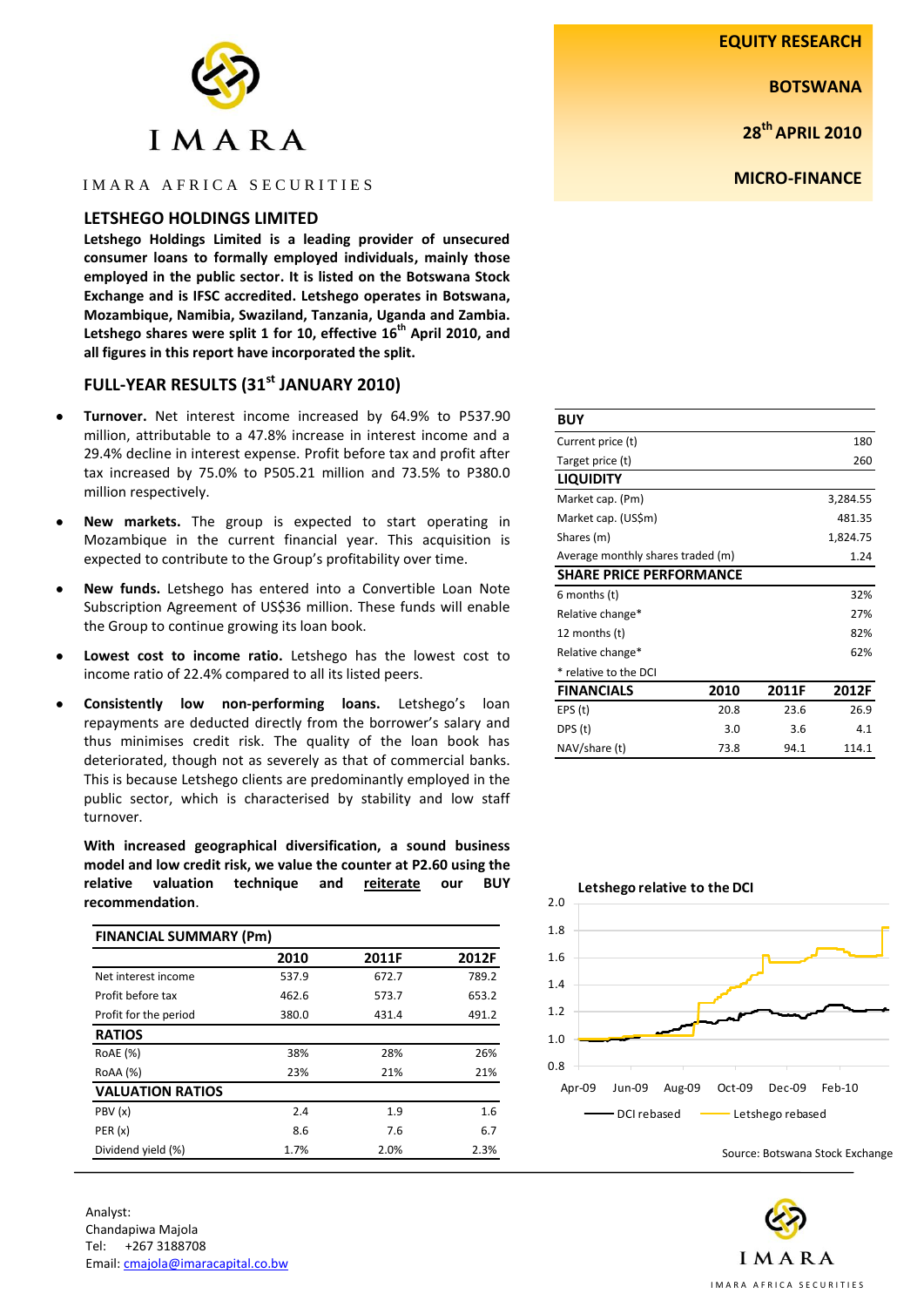

### **PERFORMANCE OVERVIEW**

### **Sale of LG and LGICL**

The Group finalised the sale of Legal Guard and Legal Guard Insurance Company Limited (LGICL), and realised a once-off profit of P42.5 million. Profit before tax increased by 75.0% to P505.21 million. Ignoring the sale of LG and LGICL, profit before tax increased by 60.3% to P462.64 million.

### **Contribution by country**

Botswana remains the major contributor to profit before tax (74.0%) and advances (67.4%). However, Botswana's contribution to PBT has decreased from 92.4% in 2008, 82.8% in 2009 to 74.0% in 2010. The decreased contribution by Botswana is due to the significant increase in profitability from operations outside Botswana, notably, Swaziland, Tanzania and Namibia. Given the sale of LG and LGICL, and the growth in operations outside Botswana, we expect a continued decline in Botswana's percentage contribution to PBT.

### **Diversification**

Letshego started investing in operations outside Botswana in November 2005. These operations have grown significantly in under 5 years, and collectively contributed P120.4 million (26%) to PBT. Given the relatively low market penetration based on total government employees, there is scope for growth in these markets.

### **Consistent growth**

Letshego has grown at a remarkable rate since inception. It has achieved in 12 years what many organisations have achieved in decades. Since listing on the Botswana Stock Exchange in 2002, Letshego's profit before tax has grown from P27.48 million to the current level of P462.64 million. Advances on the other hand have increased from P142.27 million to P1.68 billion over the same period.

### **Net interest margin**

Letshego has the highest net interest margin (NIM) among its listed competitors, at 29.0%. The NIMs of Barclays, FNB, Standard Chartered are 8.6% 5.2%, and 6.3% respectively. The loan book has grown more than 5-fold over the last 5 years.

# **COMPARATIVE ANALYSIS**



| Mkt. penetration based   |     |
|--------------------------|-----|
| on total govt. employees |     |
| <b>Botswana</b>          | 33% |
| Namibia                  | 34% |
| Swaziland                | 19% |
| Tanzania                 | 6%  |
| Uganda                   | 6%  |
| Zambia                   | 3%  |



Source: Letshego. Please note that the January 2008 figures were for a 15 month period and have been annualised.

|                 | <b>Market Cap</b> |      | PER $(x)$ PBV $(x)$ | <b>Dividend</b> | <b>Net interest</b> | Cost:  | <b>Effective</b> | Impairments: | <b>RoAE</b> | RoAA  | Loans:        |
|-----------------|-------------------|------|---------------------|-----------------|---------------------|--------|------------------|--------------|-------------|-------|---------------|
|                 | (US5m)            |      |                     | vield (%)       | margin              | Income | tax rate         | Loans        |             |       | <b>Equity</b> |
| <b>BOTSWANA</b> |                   |      |                     |                 |                     |        |                  |              |             |       |               |
| Letshego        | 481.0             | 8.6  | 2.4                 | 1.7%            | 21.5%               | 22.4%  | 24.8%            | 3.0%         | 37.7%       | 22.9% | 1.2           |
| Barclays        | 817.4             | 12.3 | 6.0                 | 4.0%            | 8.6%                | 40.2%  | 24.4%            | 3.4%         | 53.4%       | 3.5%  | 6.3           |
| <b>FNB</b>      | 964.9             | 16.7 | 6.5                 | 3.4%            | 0.0%                | 39.3%  | 22.7%            | 0.8%         | 42.3%       | 3.4%  | 5.0           |
| Stanchart       | 720.1             | 20.9 | 13.2                | 4.1%            | 6.3%                | 51.3%  | 17.5%            | 1.7%         | 66.5%       | 2.7%  | 12.1          |

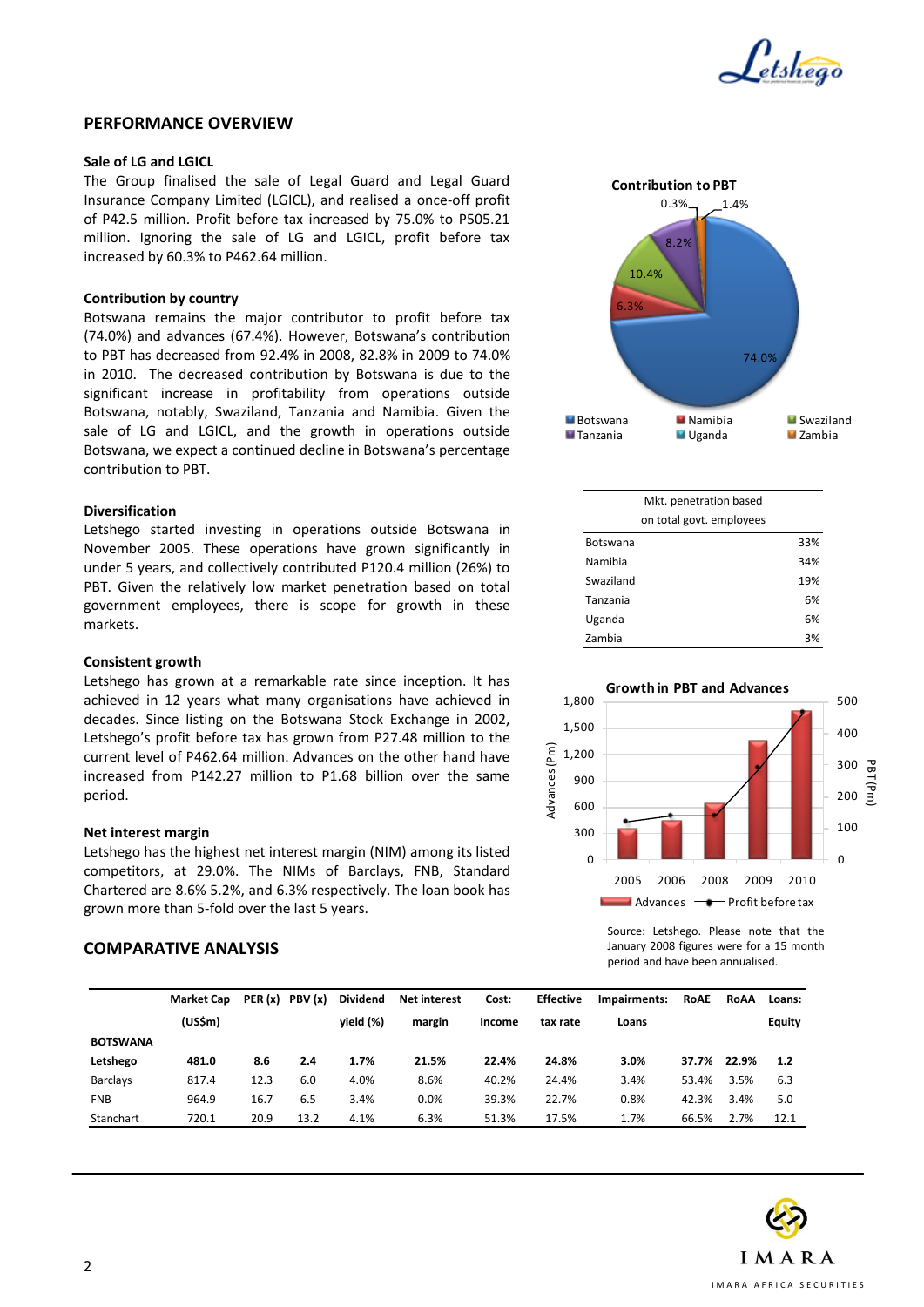

# **OUTLOOK**

Letshego aims to be the leading consumer finance provider in Africa, and is considering expanding to Ghana, Kenya, Nigeria, Lesotho and Zimbabwe.

The Group has already secured a Government salary deduction code in Mozambique, and expects to begin operating in the current financial year. We expect the Mozambiquan operation to make significant contributions to the Group's future performance, especially because commercial banks in Mozambique do not offer unsecured lending.

One of the major challenges the Group faces is that some countries it operates in do not have a Central Register, thereby increasing collection costs. The implementation of a Central Registry in Swaziland was completed in November 2009, and talks are underway for its introduction in Tanzania, Uganda, and Zambia. We expect the implementation of a Central Registry to lower collection costs and improve collection statistics in all markets.

The Group has entered into a Convertible Loan Note Subscription Agreement of US\$36 million. These funds will enable the Group to repay its short term loans, to address the maturity mismatch on the balance sheet, and grow the loan book. In addition, the Group wishes to obtain a formal credit rating and pursue initiatives to become a broader financial services organisation.

# **VALUATION AND RECOMMENDATION**

Letshego is one of the more liquid shares on the Botswana Stock Exchange, and we recommend that you add it to your portfolio.

Using the relative valuation technique, we value the counter at P2.60. Letshego is trading at a 44% discount, we reiterate our **BUY** recommendation.

*Mozambique operations to commence*

*Central Registry implemented in Mozambique*

*Convertible Loan Note Subscription Agreement*



Source: Botswana Stock Exchange

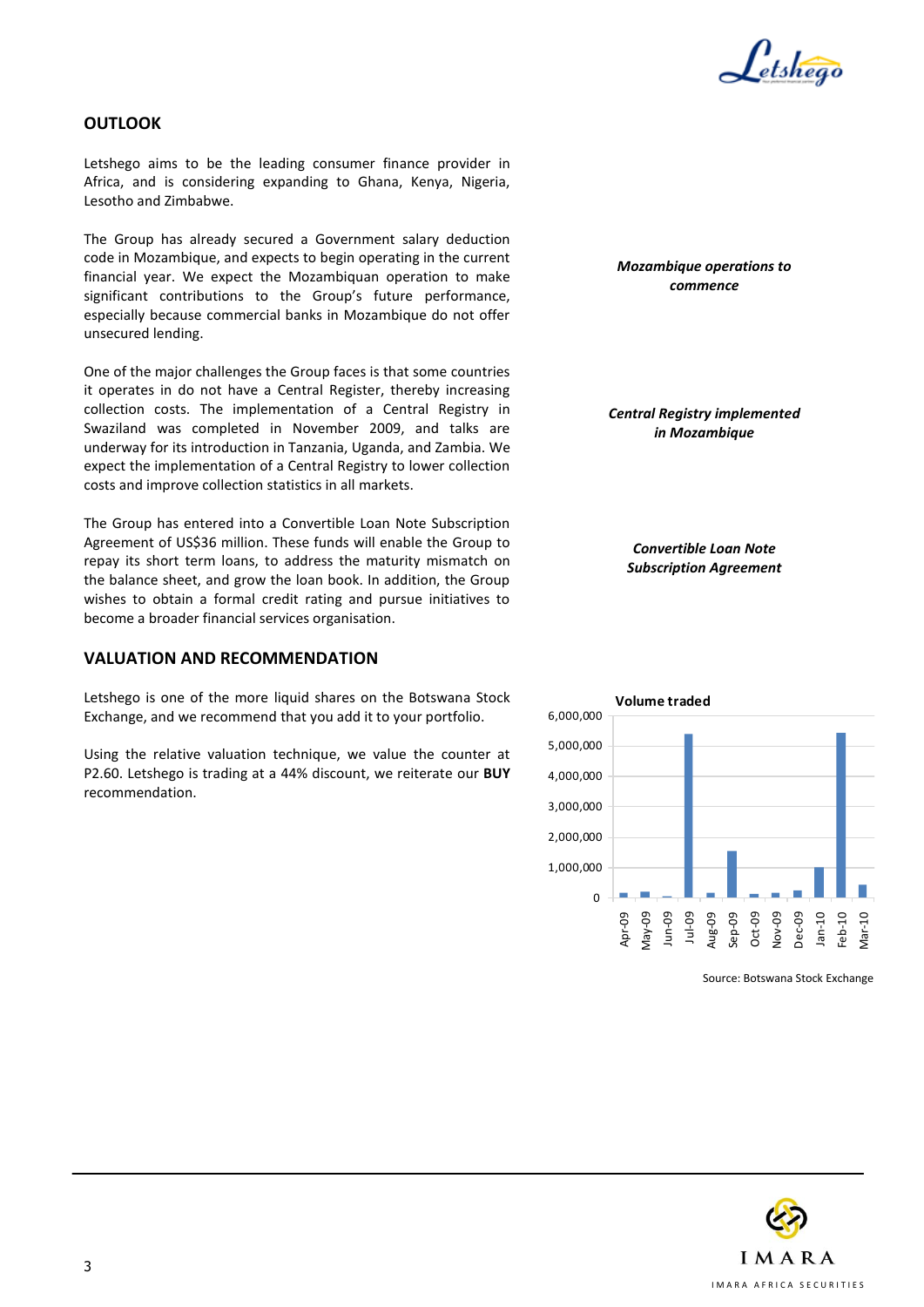

## **FINANCIAL HISTORY**

| <b>YEAR END</b>              | 31-Oct | 31-Oct | 31-Jan | 31-Jan   | 31-Jan   | 31 Jan   | 31-Jan   |           |
|------------------------------|--------|--------|--------|----------|----------|----------|----------|-----------|
| 31 JANUARY                   | 2005   | 2006   | 2008   | 2009     | 2010     | 2011F    | 2012F    | 5 yr CAGR |
| <b>INCOME STATEMENT (Pm)</b> |        |        |        |          |          |          |          |           |
| Interest income              | 134.7  | 170.4  | 222.7  | 398.3    | 588.8    | 711.6    | 839.7    | 45%       |
| Interest expense             | (7.0)  | (12.0) | (27.6) | (72.2)   | (50.9)   | (38.9)   | (50.5)   | 64%       |
| Net interest income          | 127.7  | 158.4  | 195.1  | 326.1    | 537.9    | 672.7    | 789.2    | 43%       |
| % change                     |        | 24%    | 23%    | 67%      | 65%      | 25%      | 17%      |           |
| Fee and commission income    | 11.0   | 22.7   | 51.8   | 87.8     | 120.7    | 138.8    | 152.7    | 82%       |
| % change                     |        | 107%   | 128%   | 69%      | 37%      | 15%      | 10%      |           |
| Other operating income       | 2.0    | 4.3    | 4.5    | 4.6      | 2.0      | 2.2      | 2.4      |           |
| <b>Total income</b>          | 140.7  | 185.4  | 251.5  | 418.6    | 660.6    | 813.7    | 944.3    | 47%       |
| % change                     |        | 32%    | 36%    | 66%      | 58%      | 23%      | 16%      |           |
| Staff costs                  | (14.4) | (21.0) | (35.2) | (54.5)   | (80.3)   | (96.3)   | (115.6)  | 54%       |
| % change                     |        | 46%    | 68%    | 55%      | 47%      | 20%      | 20%      |           |
| Other operating costs        | (11.4) | (22.4) | (29.7) | (45.9)   | (67.5)   | (84.4)   | (105.5)  | 56%       |
| Impairment loss              | 5.2    | (3.3)  | (12.5) | (29.4)   | (50.2)   | (59.3)   | (70.0)   |           |
| PBT                          | 120.0  | 138.7  | 174.0  | 288.7    | 462.6    | 573.7    | 653.2    | 40%       |
| % change                     |        | 16%    | 25%    | 66%      | 60%      | 24%      | 14%      |           |
| Taxation                     | (24.8) | (32.1) | (38.8) | (69.6)   | (125.2)  | (142.3)  | (162.0)  | 50%       |
| <b>PAT</b>                   | 95.2   | 106.7  | 135.2  | 219.1    | 380.0    | 431.4    | 491.2    | 41%       |
| % change                     |        | 12%    | 27%    | 62%      | 73%      | 14%      | 14%      |           |
| EPS (thebe)                  | 5.2    | 5.8    | 7.4    | 12.0     | 20.8     | 23.6     | 26.9     | 41%       |
| % change                     |        | 12%    | 27%    | 62%      | 73%      | 14%      | 14%      |           |
| Dividend payout ratio        | 31%    | 31%    | 38%    | 25%      | 14%      | 15%      | 15%      |           |
| NAV per share                | 13.2   | 17.7   | 25.2   | 36.6     | 73.8     | 94.1     | 114.1    |           |
| % change                     |        | 34%    | 42%    | 45%      | 102%     | 27%      | 21%      |           |
| <b>BALANCE SHEET (Pm)</b>    |        |        |        |          |          |          |          |           |
| Advances to customers        | 317.95 | 430.54 | 787.93 | 1,342.56 | 1,682.26 | 1,976.65 | 2,332.45 | 52%       |
| % change                     |        | 35%    | 83%    | 70%      | 25%      | 18%      | 18%      |           |
| <b>Borrowings</b>            | 69.01  | 97.93  | 306.73 | 644.39   | 377.64   | 277.64   | 360.93   | 53%       |
| % change                     |        | 42%    | 213%   | 110%     | -41%     | $-26%$   | 30%      |           |
| Share capital and reserves   | 241.66 | 323.56 | 459.67 | 667.07   | 1,347.50 | 1,716.43 | 2,081.37 | 54%       |
| % change                     |        | 34%    | 42%    | 45%      | 102%     | 27%      | 21%      |           |
| <b>TOTAL ASSETS</b>          | 328.02 | 445.00 | 811.92 | 1,401.02 | 1,915.42 | 2,148.67 | 2,565.55 | 55%       |
| % change                     |        | 36%    | 82%    | 73%      | 37%      | 12%      | 19%      |           |
| Net interest margin (%)      | 32%    | 27%    | 19%    | 18%      | 22%      | 22%      | 22%      |           |
| Cost to income ratio         | 18%    | 23%    | 26%    | 24%      | 22%      | 22%      | 23%      |           |
| RoAE (%)                     | 47%    | 38%    | 35%    | 39%      | 38%      | 28%      | 26%      |           |
| RoAA (%)                     | 35%    | 28%    | 22%    | 20%      | 23%      | 21%      | 21%      |           |
| Effective tax rate (%)       | 21%    | 21%    | 23%    | 22%      | 24%      | 25%      | 25%      |           |
| Total Debt: Equity (%)       | 29%    | 29%    | 30%    | 67%      | 97%      | 28%      | 16%      |           |